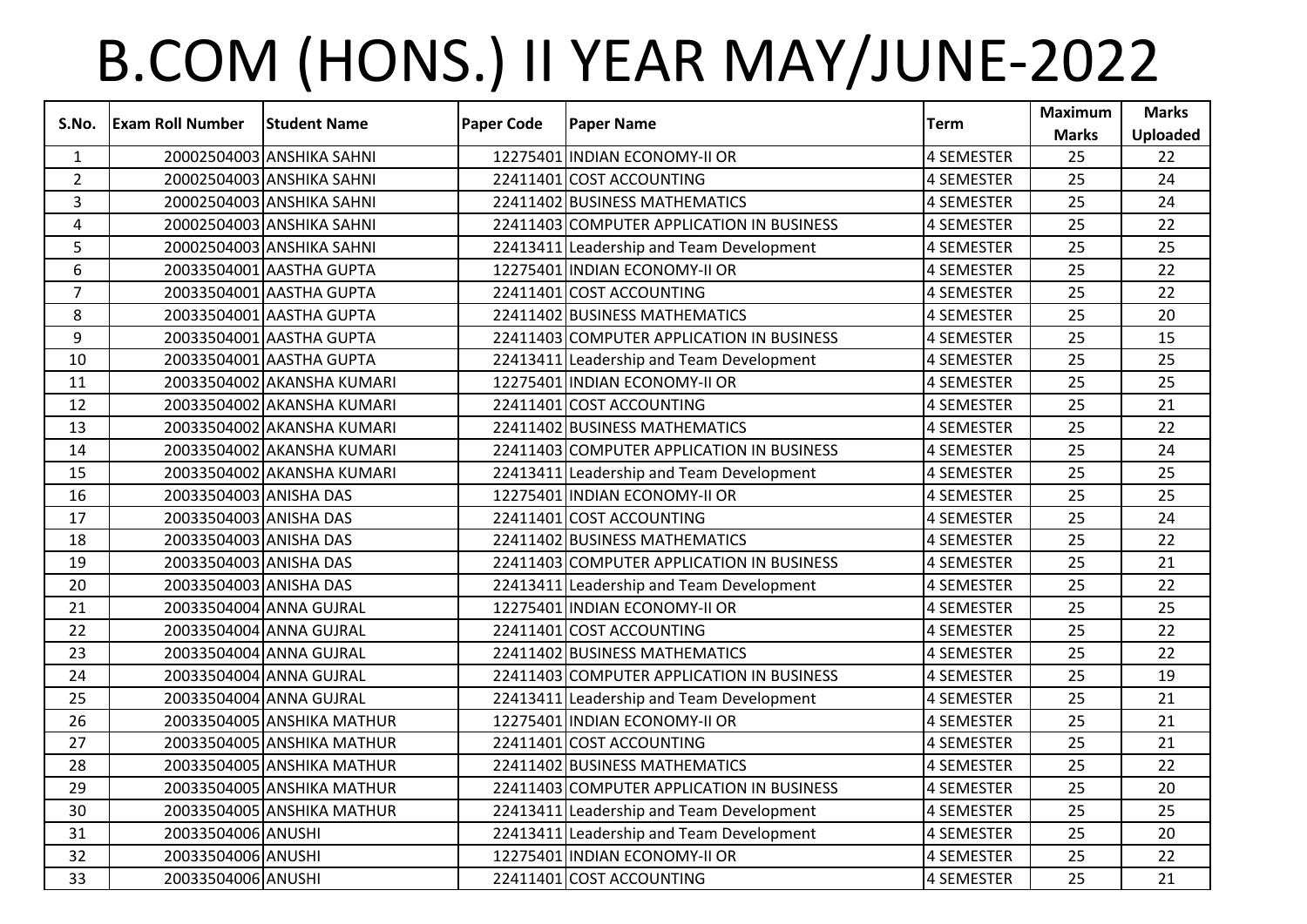| 34 | 20033504006 ANUSHI |                                 | 22411402 BUSINESS MATHEMATICS             | 4 SEMESTER        | 25 | 16 |
|----|--------------------|---------------------------------|-------------------------------------------|-------------------|----|----|
| 35 | 20033504006 ANUSHI |                                 | 22411403 COMPUTER APPLICATION IN BUSINESS | 4 SEMESTER        | 25 | 21 |
| 36 |                    | 20033504007 AYUSHI AGGARWAL     | 12275401 INDIAN ECONOMY-II OR             | 4 SEMESTER        | 25 | 22 |
| 37 |                    | 20033504007 AYUSHI AGGARWAL     | 22411403 COMPUTER APPLICATION IN BUSINESS | 4 SEMESTER        | 25 | 19 |
| 38 |                    | 20033504007 AYUSHI AGGARWAL     | 22413411 Leadership and Team Development  | 4 SEMESTER        | 25 | 13 |
| 39 |                    | 20033504007 AYUSHI AGGARWAL     | 22411401 COST ACCOUNTING                  | 4 SEMESTER        | 25 | 23 |
| 40 |                    | 20033504007 AYUSHI AGGARWAL     | 22411402 BUSINESS MATHEMATICS             | 4 SEMESTER        | 25 | 22 |
| 41 |                    | 20033504008 CHANDRA ABHA        | 22411402 BUSINESS MATHEMATICS             | 4 SEMESTER        | 25 | 22 |
| 42 |                    | 20033504008 CHANDRA ABHA        | 22411403 COMPUTER APPLICATION IN BUSINESS | 4 SEMESTER        | 25 | 20 |
| 43 |                    | 20033504008 CHANDRA ABHA        | 22411401 COST ACCOUNTING                  | <b>4 SEMESTER</b> | 25 | 22 |
| 44 |                    | 20033504008 CHANDRA ABHA        | 22413411 Leadership and Team Development  | 4 SEMESTER        | 25 | 22 |
| 45 |                    | 20033504008 CHANDRA ABHA        | 12275401 INDIAN ECONOMY-II OR             | 4 SEMESTER        | 25 | 24 |
| 46 | 20033504009 GARIMA |                                 | 12275401 INDIAN ECONOMY-II OR             | 4 SEMESTER        | 25 | 24 |
| 47 | 20033504009 GARIMA |                                 | 22411401 COST ACCOUNTING                  | 4 SEMESTER        | 25 | 22 |
| 48 | 20033504009 GARIMA |                                 | 22411402 BUSINESS MATHEMATICS             | 4 SEMESTER        | 25 | 19 |
| 49 | 20033504009 GARIMA |                                 | 22411403 COMPUTER APPLICATION IN BUSINESS | 4 SEMESTER        | 25 | 18 |
| 50 | 20033504009 GARIMA |                                 | 22413411 Leadership and Team Development  | 4 SEMESTER        | 25 | 15 |
| 51 |                    | 20033504010 GAURI AGARWAL       | 12275401 INDIAN ECONOMY-II OR             | 4 SEMESTER        | 25 | 16 |
| 52 |                    | 20033504010 GAURI AGARWAL       | 22411401 COST ACCOUNTING                  | 4 SEMESTER        | 25 | 20 |
| 53 |                    | 20033504010 GAURI AGARWAL       | 22411402 BUSINESS MATHEMATICS             | 4 SEMESTER        | 25 | 20 |
| 54 |                    | 20033504010 GAURI AGARWAL       | 22411403 COMPUTER APPLICATION IN BUSINESS | 4 SEMESTER        | 25 | 16 |
| 55 |                    | 20033504010 GAURI AGARWAL       | 22413411 Leadership and Team Development  | 4 SEMESTER        | 25 | 8  |
| 56 |                    | 20033504011 HANSHIKA SINGH      | 22411401 COST ACCOUNTING                  | 4 SEMESTER        | 25 | 20 |
| 57 |                    | 20033504011 HANSHIKA SINGH      | 22411402 BUSINESS MATHEMATICS             | 4 SEMESTER        | 25 | 22 |
| 58 |                    | 20033504011 HANSHIKA SINGH      | 22411403 COMPUTER APPLICATION IN BUSINESS | 4 SEMESTER        | 25 | 12 |
| 59 |                    | 20033504011 HANSHIKA SINGH      | 22413411 Leadership and Team Development  | 4 SEMESTER        | 25 | 23 |
| 60 |                    | 20033504011 HANSHIKA SINGH      | 12035916 CULTURE AND THEORY               | 4 SEMESTER        | 25 | 14 |
| 61 |                    | 20033504012 HARSHIDHI BHAINTWAL | 12275401 INDIAN ECONOMY-II OR             | 4 SEMESTER        | 25 | 20 |
| 62 |                    | 20033504012 HARSHIDHI BHAINTWAL | 22411401 COST ACCOUNTING                  | <b>4 SEMESTER</b> | 25 | 24 |
| 63 |                    | 20033504012 HARSHIDHI BHAINTWAL | 22411402 BUSINESS MATHEMATICS             | 4 SEMESTER        | 25 | 22 |
| 64 |                    | 20033504012 HARSHIDHI BHAINTWAL | 22411403 COMPUTER APPLICATION IN BUSINESS | 4 SEMESTER        | 25 | 18 |
| 65 |                    | 20033504012 HARSHIDHI BHAINTWAL | 22413411 Leadership and Team Development  | 4 SEMESTER        | 25 | 21 |
| 66 |                    | 20033504013 LAKSHITA KALRA      | 22411401 COST ACCOUNTING                  | 4 SEMESTER        | 25 | 22 |
| 67 |                    | 20033504013 LAKSHITA KALRA      | 22411402 BUSINESS MATHEMATICS             | 4 SEMESTER        | 25 | 22 |
| 68 |                    | 20033504013 LAKSHITA KALRA      | 22411403 COMPUTER APPLICATION IN BUSINESS | 4 SEMESTER        | 25 | 18 |
| 69 |                    | 20033504013 LAKSHITA KALRA      | 11015411 Video Production                 | 4 SEMESTER        | 25 | 23 |
| 70 |                    | 20033504013 LAKSHITA KALRA      | 22413411 Leadership and Team Development  | 4 SEMESTER        | 25 | 17 |
| 71 |                    | 20033504015 MUSKAN CHHILLAR     | 12275401 INDIAN ECONOMY-II OR             | 4 SEMESTER        | 25 | 21 |
| 72 |                    | 20033504015 MUSKAN CHHILLAR     | 22411401 COST ACCOUNTING                  | 4 SEMESTER        | 25 | 24 |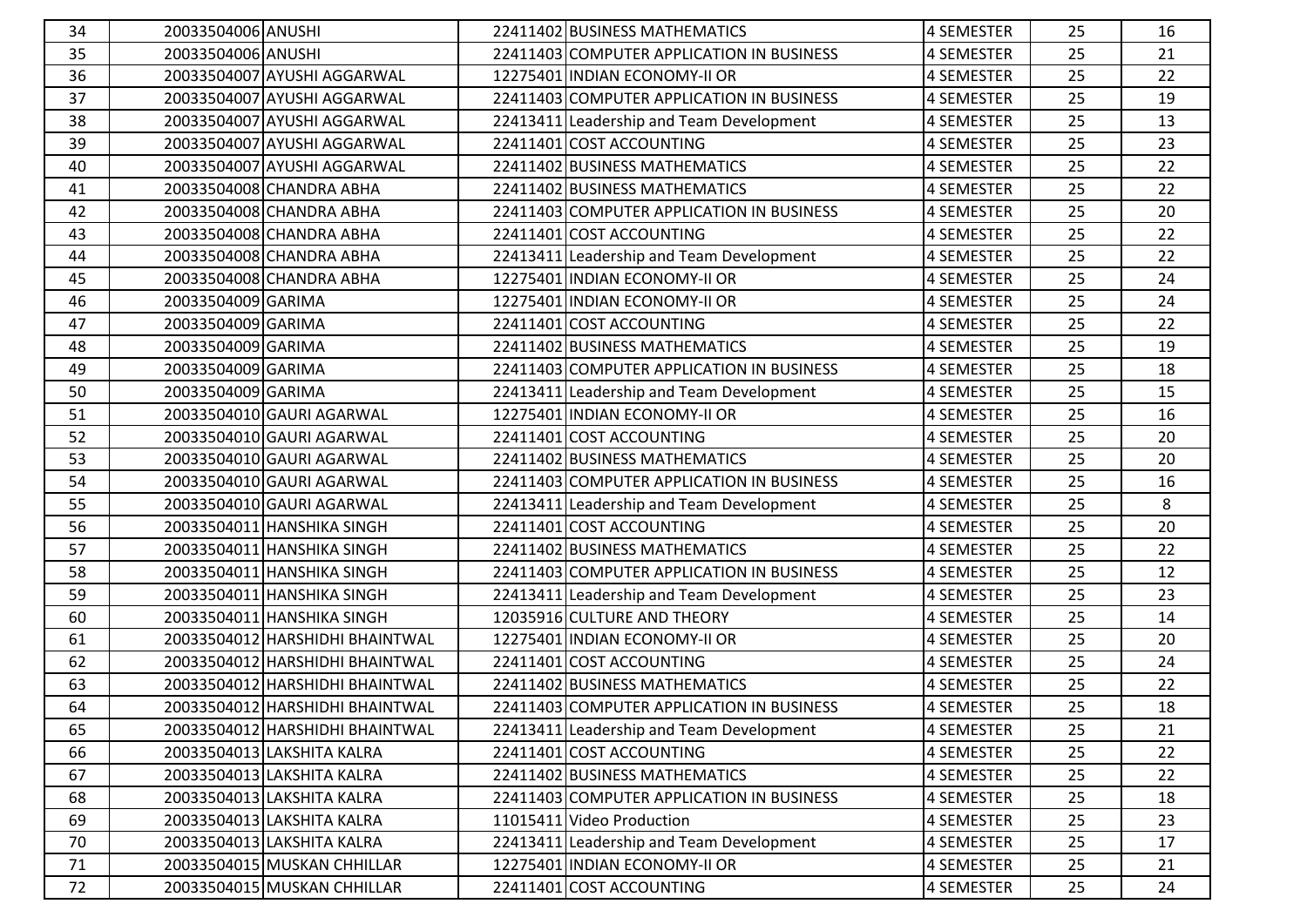| 73  |                         | 20033504015 MUSKAN CHHILLAR | 22411402 BUSINESS MATHEMATICS             | 4 SEMESTER        | 25 | 21           |
|-----|-------------------------|-----------------------------|-------------------------------------------|-------------------|----|--------------|
| 74  |                         | 20033504015 MUSKAN CHHILLAR | 22411403 COMPUTER APPLICATION IN BUSINESS | 4 SEMESTER        | 25 | 17           |
| 75  |                         | 20033504015 MUSKAN CHHILLAR | 22413411 Leadership and Team Development  | <b>4 SEMESTER</b> | 25 | 22           |
| 76  |                         | 20033504016 MUSKAN SURI     | 12275401 INDIAN ECONOMY-II OR             | 4 SEMESTER        | 25 | 23           |
| 77  |                         | 20033504016 MUSKAN SURI     | 22411401 COST ACCOUNTING                  | 4 SEMESTER        | 25 | 24           |
| 78  |                         | 20033504016 MUSKAN SURI     | 22411402 BUSINESS MATHEMATICS             | <b>4 SEMESTER</b> | 25 | 25           |
| 79  |                         | 20033504016 MUSKAN SURI     | 22411403 COMPUTER APPLICATION IN BUSINESS | 4 SEMESTER        | 25 | 20           |
| 80  |                         | 20033504016 MUSKAN SURI     | 22413411 Leadership and Team Development  | <b>4 SEMESTER</b> | 25 | 21           |
| 81  | 20033504017 NIKITA      |                             | 32355402 NUMERICAL METHODS                | 4 SEMESTER        | 25 | 23           |
| 82  | 20033504017 NIKITA      |                             | 22411401 COST ACCOUNTING                  | <b>4 SEMESTER</b> | 25 | 18           |
| 83  | 20033504017 NIKITA      |                             | 22411402 BUSINESS MATHEMATICS             | 4 SEMESTER        | 25 | 19           |
| 84  | 20033504017 NIKITA      |                             | 22411403 COMPUTER APPLICATION IN BUSINESS | 4 SEMESTER        | 25 | 17           |
| 85  | 20033504017 NIKITA      |                             | 22413411 Leadership and Team Development  | <b>4 SEMESTER</b> | 25 | 22           |
| 86  |                         | 20033504018 PALAK DOGRA     | 32355402 NUMERICAL METHODS                | <b>4 SEMESTER</b> | 25 | 23           |
| 87  |                         | 20033504018 PALAK DOGRA     | 22411401 COST ACCOUNTING                  | <b>4 SEMESTER</b> | 25 | 18           |
| 88  |                         | 20033504018 PALAK DOGRA     | 22411402 BUSINESS MATHEMATICS             | 4 SEMESTER        | 25 | 20           |
| 89  |                         | 20033504018 PALAK DOGRA     | 22411403 COMPUTER APPLICATION IN BUSINESS | <b>4 SEMESTER</b> | 25 | 18           |
| 90  |                         | 20033504018 PALAK DOGRA     | 22413411 Leadership and Team Development  | <b>4 SEMESTER</b> | 25 | 15           |
| 91  | 20033504019 PARUL JAIN  |                             | 12275401 INDIAN ECONOMY-II OR             | 4 SEMESTER        | 25 | 24           |
| 92  | 20033504019 PARUL JAIN  |                             | 22411402 BUSINESS MATHEMATICS             | 4 SEMESTER        | 25 | 22           |
| 93  | 20033504019 PARUL JAIN  |                             | 22411403 COMPUTER APPLICATION IN BUSINESS | <b>4 SEMESTER</b> | 25 | 17           |
| 94  | 20033504019 PARUL JAIN  |                             | 22411401 COST ACCOUNTING                  | <b>4 SEMESTER</b> | 25 | 22           |
| 95  | 20033504019 PARUL JAIN  |                             | 22413411 Leadership and Team Development  | 4 SEMESTER        | 25 | 23           |
| 96  |                         | 20033504020 Poonam Garg     | 12275401 INDIAN ECONOMY-II OR             | <b>4 SEMESTER</b> | 25 | 16           |
| 97  |                         | 20033504020 Poonam Garg     | 22411401 COST ACCOUNTING                  | <b>4 SEMESTER</b> | 25 | 0            |
| 98  |                         | 20033504020 Poonam Garg     | 22411402 BUSINESS MATHEMATICS             | 4 SEMESTER        | 25 | 15           |
| 99  |                         | 20033504020 Poonam Garg     | 22411403 COMPUTER APPLICATION IN BUSINESS | <b>4 SEMESTER</b> | 25 | 10           |
| 100 |                         | 20033504020 Poonam Garg     | 22413411 Leadership and Team Development  | 4 SEMESTER        | 25 | $\mathbf{0}$ |
| 101 | 20033504021 RAIN KHATRI |                             | 12275401 INDIAN ECONOMY-II OR             | <b>4 SEMESTER</b> | 25 | 23           |
| 102 | 20033504021 RAIN KHATRI |                             | 22411401 COST ACCOUNTING                  | 4 SEMESTER        | 25 | 21           |
| 103 | 20033504021 RAIN KHATRI |                             | 22411402 BUSINESS MATHEMATICS             | 4 SEMESTER        | 25 | 22           |
| 104 | 20033504021 RAIN KHATRI |                             | 22411403 COMPUTER APPLICATION IN BUSINESS | <b>4 SEMESTER</b> | 25 | 21           |
| 105 | 20033504021 RAIN KHATRI |                             | 22413411 Leadership and Team Development  | <b>4 SEMESTER</b> | 25 | 23           |
| 106 |                         | 20033504022 RIDHI AGARWAL   | 12275401 INDIAN ECONOMY-II OR             | 4 SEMESTER        | 25 | 24           |
| 107 |                         | 20033504022 RIDHI AGARWAL   | 22411401 COST ACCOUNTING                  | 4 SEMESTER        | 25 | 22           |
| 108 |                         | 20033504022 RIDHI AGARWAL   | 22411402 BUSINESS MATHEMATICS             | <b>4 SEMESTER</b> | 25 | 22           |
| 109 |                         | 20033504022 RIDHI AGARWAL   | 22411403 COMPUTER APPLICATION IN BUSINESS | 4 SEMESTER        | 25 | 19           |
| 110 |                         | 20033504022 RIDHI AGARWAL   | 22413411 Leadership and Team Development  | 4 SEMESTER        | 25 | 20           |
| 111 | 20033504023 RUBI        |                             | 12315406 INEQUALITY AND DIFFERENCE (NC)   | 4 SEMESTER        | 25 | 23           |